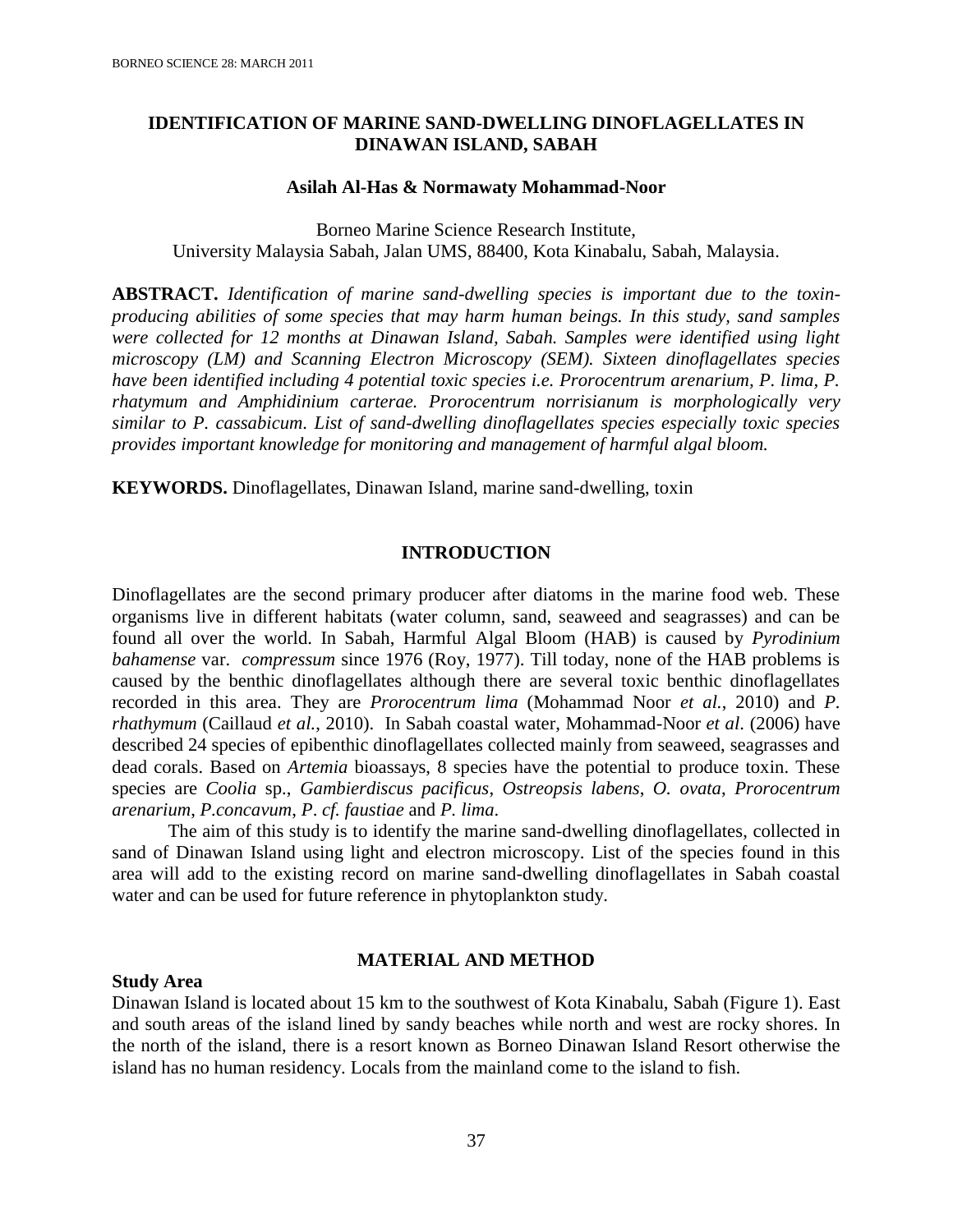

**Figure 1. Sampling areas in Dinawan Island.**

## **Sand Sample Collections**

A total of 144 sand samples were collected from April 2009 to March 2010. Samples were collected every month at 2 sampling sites which are located in the beach (St.1) and lagoon (St.2) areas (Figure 1). Sand samples were collected by using PVC tubes with the length of 20 cm and diameter of 9 cm.

### **Extraction and Identification of Marine Sand-Dwelling Dinoflagellates**

To extract the dinoflagellate cells from the sand, sand samples were mixed homogenously with distilled water and then filtered through different sieve sizes: 125  $\mu$ m, 90  $\mu$ m and 20  $\mu$ m (modified from Selina and Hoppenrath, 2008). Samples between 20 m to 90 m were collected and preserved with Lugol-iodine solution. Besides the preserved samples, fresh samples were also collected. These samples were used to establish pure cultures by isolating single cell using micropippete into ESDK media. Both preserved and cultured cells were identified using light (LM) and scanning electron microscopy (SEM). For light microscopy, micrograph was obtained using Leica microscope equipped with a Nikon digital camera. Morphometric measurement was measured from the micrograph using NIV software. For scanning electron microscopy, cells were fixed with 2% gluteraldehydrate for 1 hour, filter-mounted on membrane cellulose and rinse with distilled water for 1 hour. Then the cells were dehydrated with series of ethanol (15,30,50,70,95 %) followed by t-butyl ethanol. The filter was freeze-dried and sputter-coated with platinum for 3 min at 45 mA before observation under JEOL scanning microscope 5610-Lv.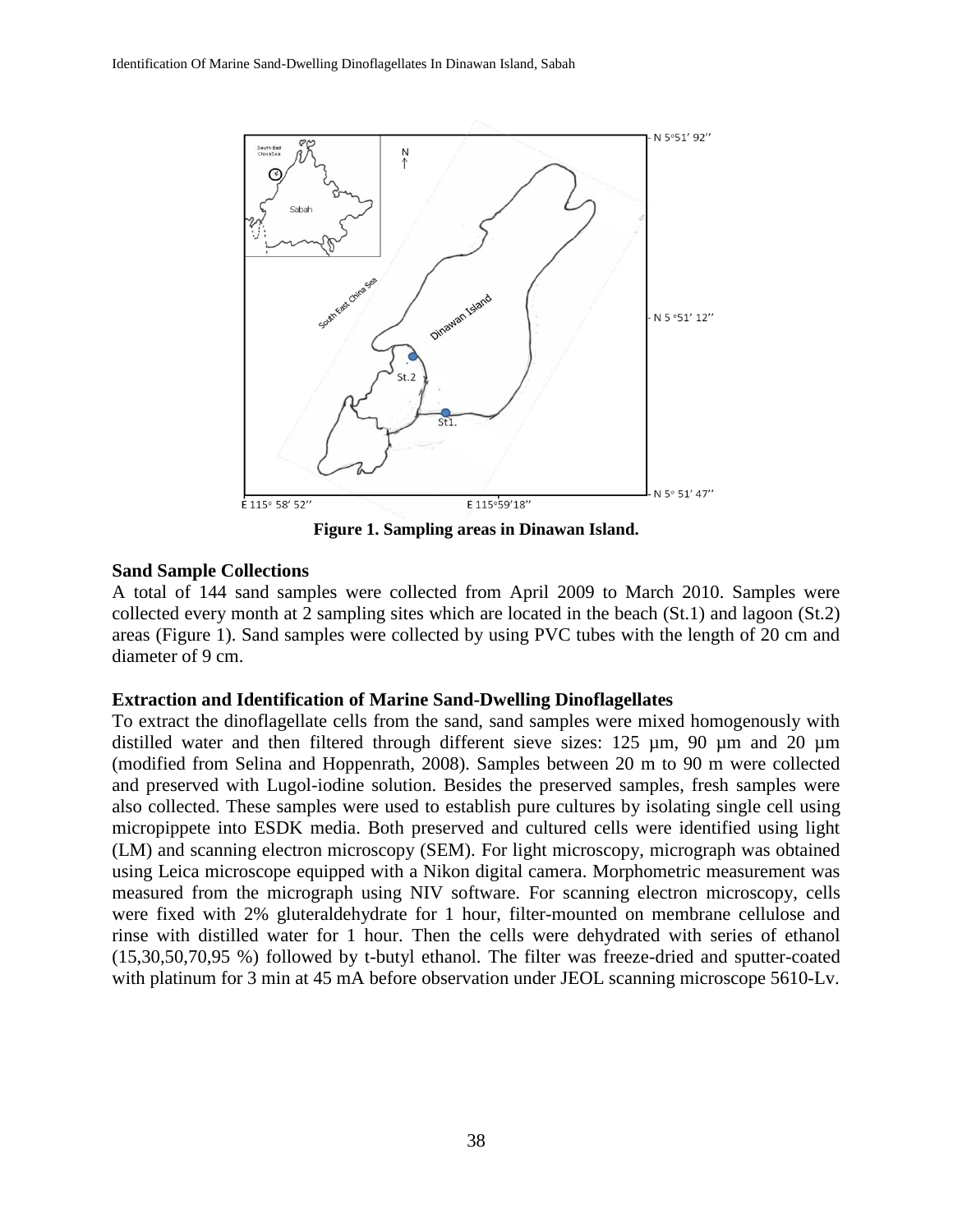## **RESULTS AND DISCUSSIONS**

### **Identification of Marine Sand-dwelling Dinoflagellates in Dinawan Island, Sabah**

A total of 4 orders consisting of 16 species of marine sand-dwelling dinoflagellates were identified during the research period (Table 1, Figures 3). Previously Mohammad-Noor *et al.* (2007) have reported most of them occur in Sabah coastal area but in different substrates such as seaweed and sea grasses except from sand. The morphology of species found is in line with previous description elsewhere.

|                                     | <i>IL</i> OWWOO COMMIS   |               |                                      |  |
|-------------------------------------|--------------------------|---------------|--------------------------------------|--|
| Order                               | Name                     | $\Omega$      | Toxic /Reference                     |  |
| Prorocentrales<br>Lemmermann 1910   | Prorocentrum arenarium   | $\mathbf R$   | Okadaic acid (Ten-Hage et al., 2000) |  |
|                                     | Prorocentrum norrisianum | $\mathbf{F}$  | Unknown                              |  |
|                                     | Prorocentrum lima        | R             | Okadaic acid (Hu et al,. 2010)       |  |
|                                     | Prorocentrum mexicanum   | $\mathsf{C}$  | Unknown                              |  |
|                                     | Prorocentrum rhatymum    | $\mathbf R$   | Okadaic acid (Caillaud et al., 2010) |  |
|                                     | <i>Prorocentrum</i> sp.1 | $\mathbf R$   | Unknown                              |  |
|                                     | Prorocentrum sp.2        | $\mathcal{C}$ | Unknown                              |  |
| Gonyaulacales<br>F.J.R. Taylor 1980 | Coolia malayensis        | $\mathbf F$   | Unknown                              |  |
|                                     | Ostreopsis sp.1          | $\mathbf F$   | Unknown                              |  |
| Gymnodiniales<br>Apstein 1909       | Amphidinium carterae     | $\mathbf R$   | Hemolytic (Yasumoto et al., 1987)    |  |
|                                     | Amphidinium sp.1         | $\mathbf R$   | Unknown                              |  |
|                                     | Amphidinium sp.2         | $\mathbf{F}$  | Unknown                              |  |
|                                     | Gymnodinium sp.          | $\mathbf R$   | Unknown                              |  |
| Peridiniales<br>Haeckel 1894        | Bysmatrum caponii        | $\mathcal{C}$ | Unknown                              |  |
|                                     | Peridinium quinquecorne  | $\mathcal{C}$ | Unknown                              |  |
|                                     | Heterocapsa sp.1         | $\mathbf R$   | Unknown                              |  |
|                                     |                          |               |                                      |  |

### **Table 1 List of dinoflagellates species identified and the occurences were defined as C-Common, F-Frequent and R-Rare at Dinawan Island. Some of the species have reported to produce toxin.**

\* Unknown – No toxicity study have been reported.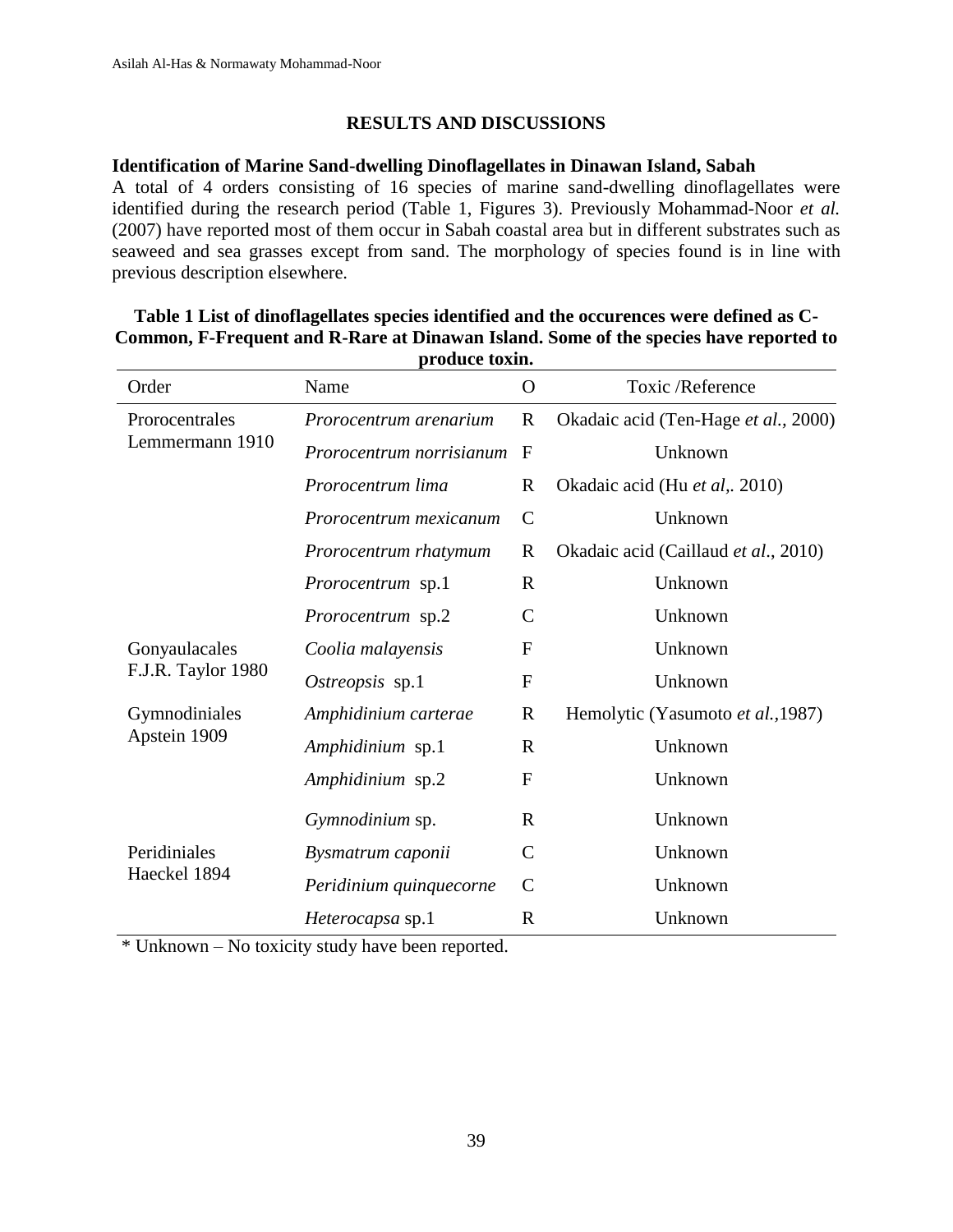

**Figure 2. Micrographs of several species of marine sand-dwelling dinoflagellates identified in Dinawan Island. A and B.** *Prorocentrum arenarium* **A. LM. B. SEM. C and D.** *Prorocentrum rhatymum* **C. LM. D. SEM. E. SEM of** *Prorocentrum lima* **F. and G.** *Amphidinium carterae* **F. LM. G. SEM (cell shrank). H. LM of** *Amphidinium* **sp.1 I. SEM of** *Peridinium quinquecorne* **J***.* **SEM of** *Bysmatrum caponii* **K. SEM of** *Coolia malayensis.*

The number of marine sand dwelling dinoflagellates found in this study is less compared to the study by Saburova *et al.* (2009). They have reported 43 taxa of benthic dinoflagellates from different sediment types. The differences in number of marine sand dwelling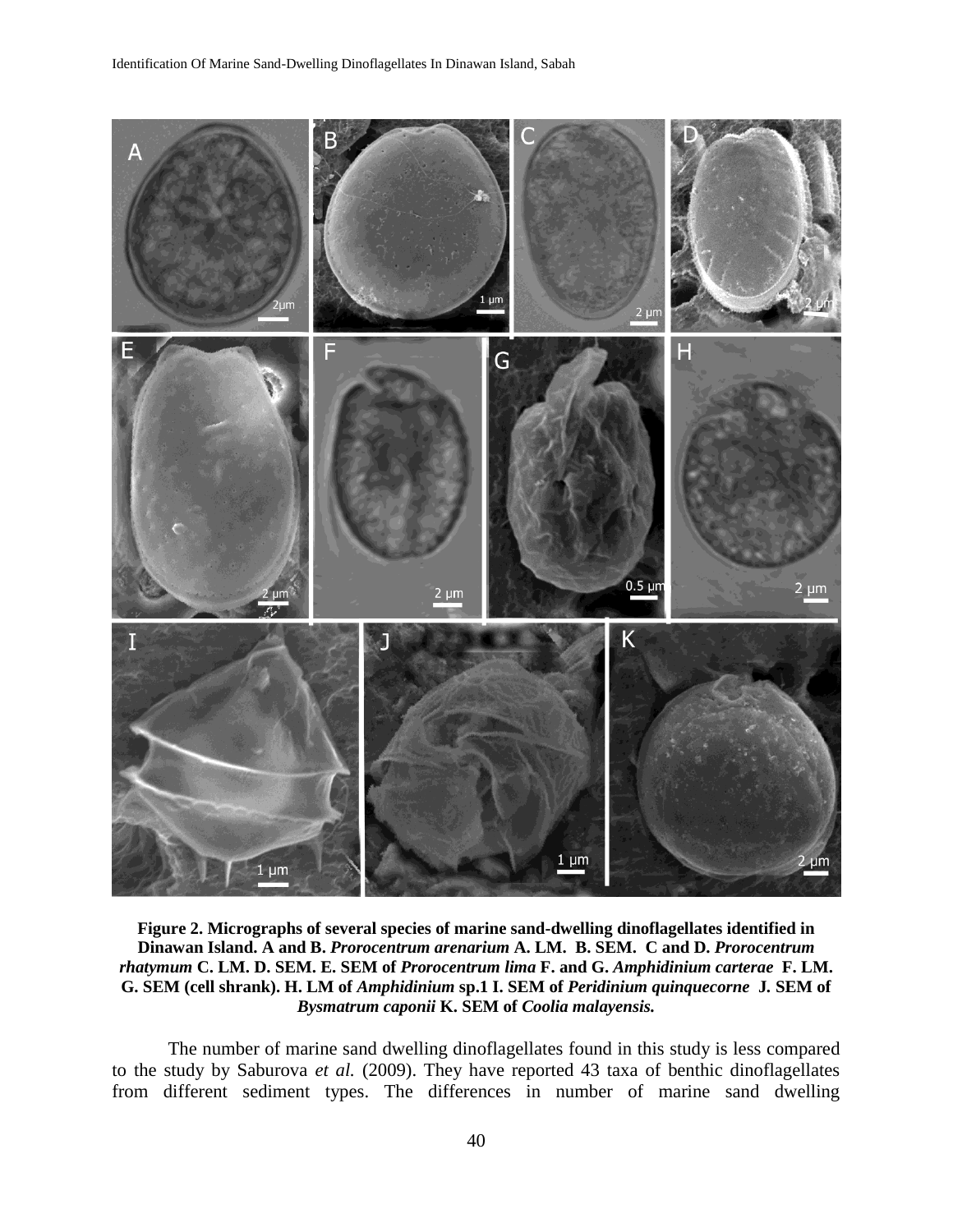dinoflagellates reported is due to several factors including sampling period, different types of sediment and location of sampling area. Anderson and Kawachi (2005) have stated that not many of dinoflagellates species can be found in sediment compared to the water column.

Four species of the sand dwelling dinoflagellates identified are toxic species viz. *Prorocentrum arenarium, P. lima*, *P. rhathymum* and *Amphidinium carterae*. These three *Prorocentrum* species have been reported to produce okadaic acid (OA) that can cause diarrhetic shellfish poisoning (DSP) (Murakami *et al.,* 1982; Ten-Hage *et al.,* 2000 and Caillaud *et al.,* 2010). Consumption of shellfish contaminated by DSP toxins can cause illness to human such as diarrhea, nausea, abdominal cramps and vomiting (Dolah, 2000 and Madigan *et al.,* 2006). As toxin producer, *Prorocentrum* can also cause a problem to aquaculture industry. *Prorocentrum rhathymum* which is commonly found in the study areas has also been reported to cause mortality to oyster spat (Pearce *et al.,* 2006). *Amphidinium carterae* was found to be toxic to mice (Baig *et al*., 2006). High cell density of sand dwelling dinoflagellates causing the discoloration of sand has been reported (Herdman, 1924; Hoppenrath *et al.*, 2007). Therefore, this indicated that marine sand-dwelling dinoflagellates are capable of forming bloom.

### **Comparison between** *Prorocentrum norrasianum* **and** *Prorocentrum cassabicum*

Taxonomy remarks: *Prorocentrum norrasianum* (Figure 3) is oval in shape and the size range from 20-25 µm. Pyrenoid located at the cell center and flagella area shifted towards the right side (Figure 3A). Scanning electron micrographs showed the detail morphology of *P. norrisianum* (Figures 3B-E). Periflagella area is in triangular shape (Figure 3B). The thecal surfaces are ornamented with fine pores (Figures 3C, E and D). Cell is posterior and anteriorly compressed (Figure 3D).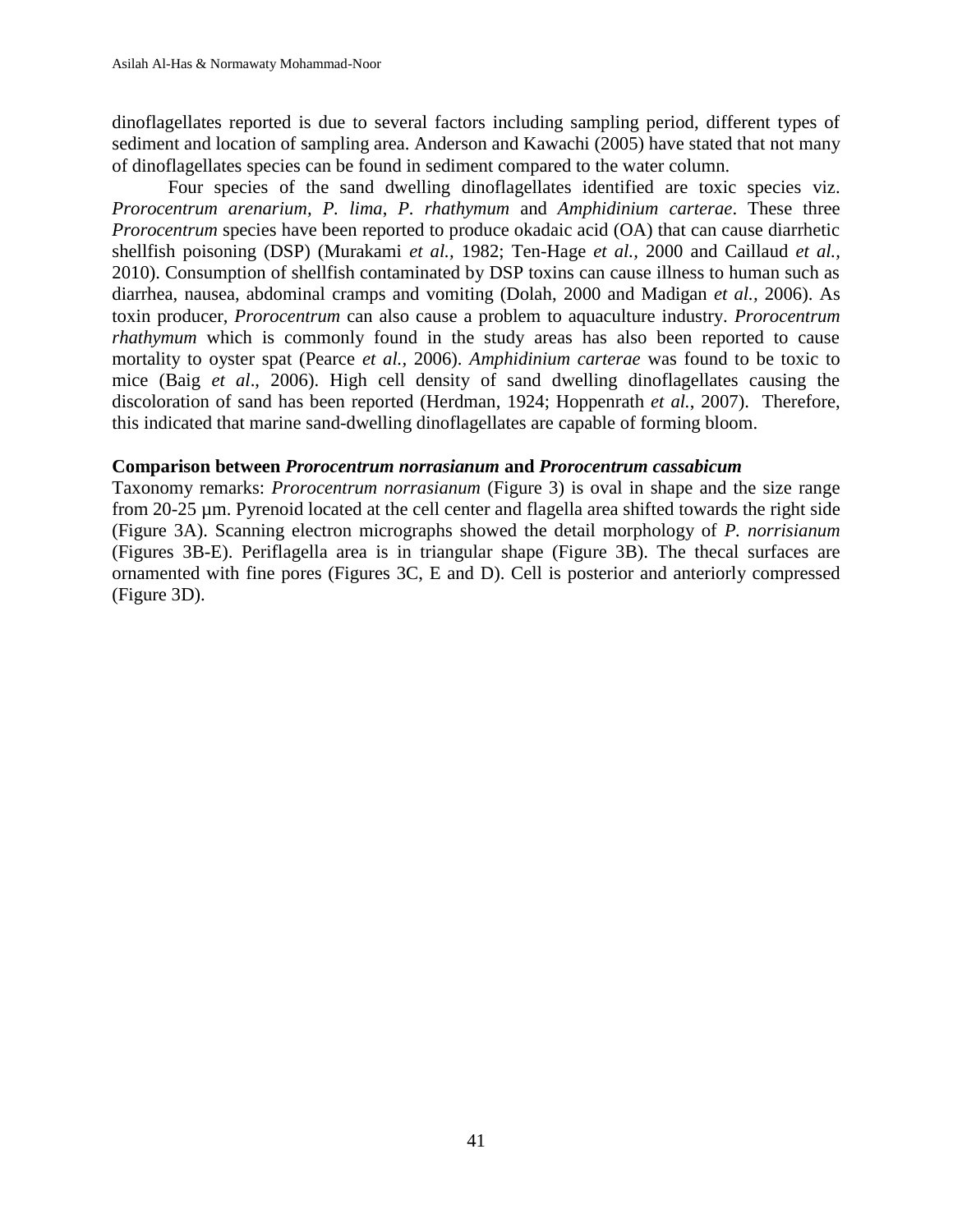

**Figure 3.** *Prorocentrum norrisianum.* **A. LM showing centered pyrenoid (arrow). B. Periflagella area C. Fine pores on thecal surface (arrow). D. Side view E. Right valve. F. Left valve.**

Study of marine sand-dwelling dinoflagellates including its taxonomy is still less and have caused many of the species to be poorly described, leading to confusion (Selina and Hoppenrath, 2008). In this study, the morphology of *Prorocentrum norrisianum* (Figure 3) isolated from Dinawan Island is in line well with the original description by Faust (1997). However when comparing its morphology with other *Prorocentrum* species, *P. norrisianum* is also very similar to *P. cassubicum* (*Exuviella cassubica*) (Dodge 1965). According to Faust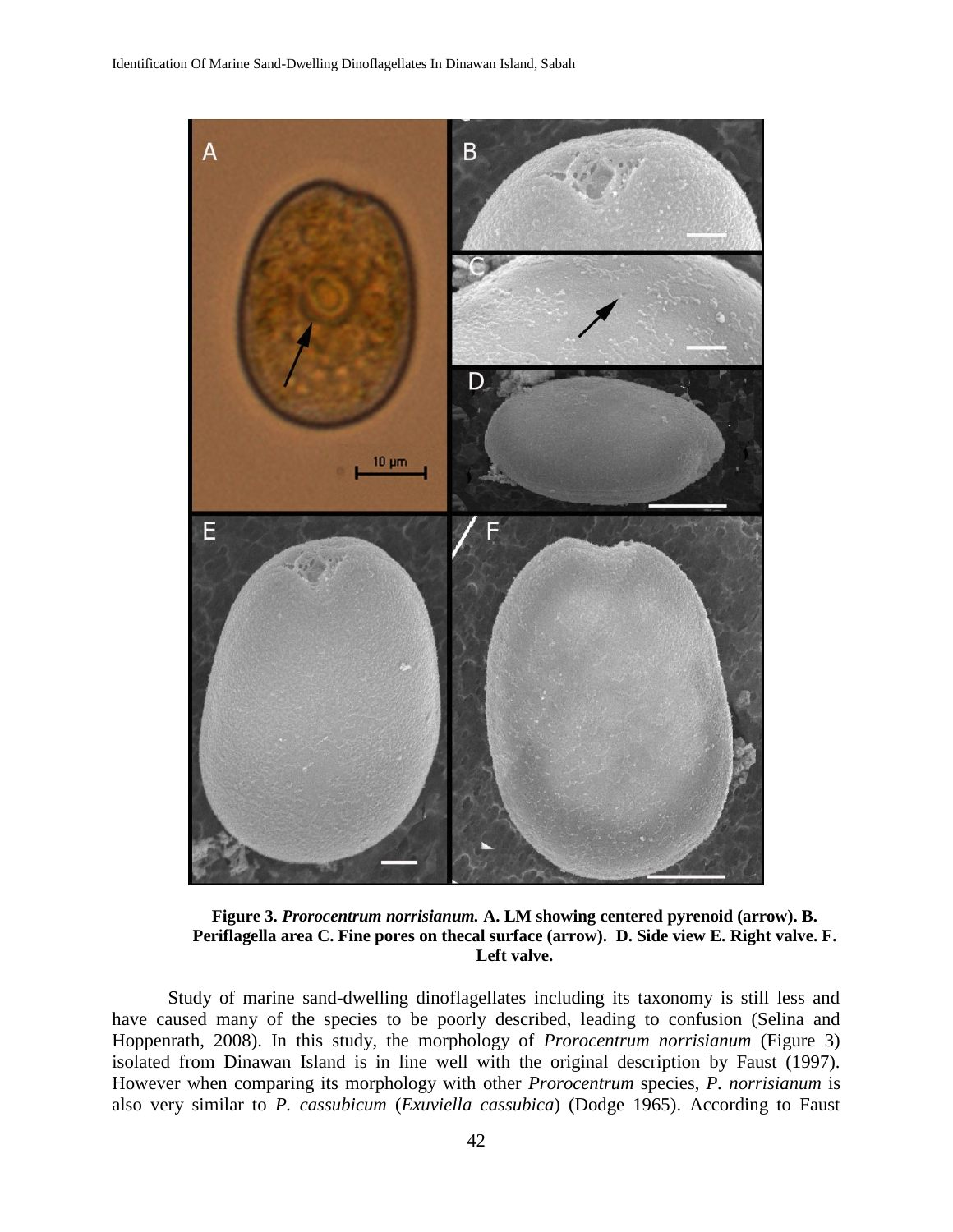(1997), *P. norrisianum* differed from *P. cassubicum* in cell size where *P. norrisianum* is smaller than *P. cassubicum*. *Prorocentrum norrisianum* is 20-25µm in length and 13-16µm in width whereas *P. cassubicum* is 22-25µm in length and 16µm in width (Table 2). Faust (1997) also mentioned that the apical plate of *P. norrisianum* is vertical or curved while *P. cassubicum* is curved. The small differences between these two species suggested a close relationship between them. To further evaluate this matter, sample of *P. cassubicum* from type locality is needed for detailed morphology and DNA studies.

| Characteristics                                  | Faust, 1997<br>P. norrisianum | Dodge, 1965<br>P. cassubicum | This Study<br>P. norrisianum |
|--------------------------------------------------|-------------------------------|------------------------------|------------------------------|
| Cell size $(\mu m)$<br>$L = length$ ,<br>W=width | $L: 20-25$<br>$W:13-16$       | $L:22-25$<br>W: 16           | $L:20-25$<br>$W: 11 - 16$    |
| Cell shape                                       | Oval with straight side       | Oval                         | Oval                         |
| Marginal pores                                   | Absent                        | Absent                       | Absent                       |
| Pores                                            | Scattered                     | Scattered                    | Scattered                    |
| Pyrenoid                                         | Present                       | No data                      | Present                      |

# **Table 2. Comparison of cell size and morphological features in** *Prorocentrum norrisianum*  **and** *Prorocentrum cassubicum.*

Overall 16 species from 4 orders of marine sand-dwelling dinoflagellates were identified in Dinawan Island. Out of these, 4 species are potential toxic species viz. *P. lima*, *P. arenarium*, *P. rhathymum* and *Amphidinium caterae*. *Prorocentrum norrisianum* is similar with *P. cassubicum* based on morphology. However, sample of *P. cassubicum* from type locality is needed to confirm this matter. This study shows that toxic benthic dinoflagellates also occurred in sand. Therefore, monitoring of HAB species should take into account sand samples in addition to water samples alone.

# **ACKNOWLEDGEMENTS**

We are grateful to the Research and Innovation Centre of Universiti Malaysia Sabah for funding this research project (GPS0024-NSNH-1/2009). Special thank to Ms Lusia Ransangan and all BMRI staff for field assistance.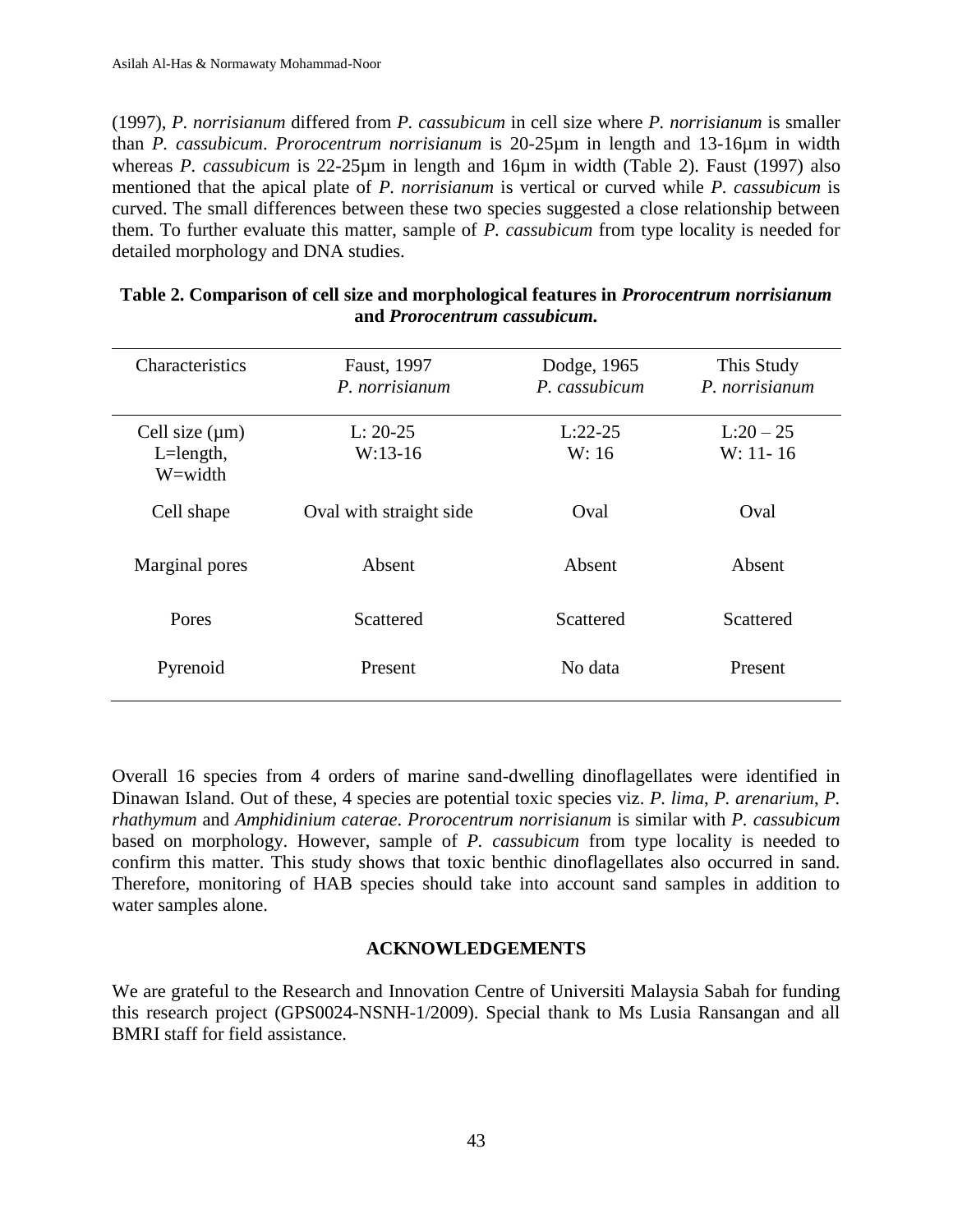#### **REFERENCES**

- Anderson, R.A. & Kawachi, S. 2005. Traditional microalgae isolation techniques. In: Anderson, R.A. (ed.). Algal culturing technique. Elsevier.
- Baig, H.S., Saifullah, S.M. & Dar, A. 2006. Occurrence & toxicity of *Amphidinium carterae* Hulburt in the North Arabian Sea. *Harmful Algae* **5**:133-140.
- Caillaud, A., De la Iglesia, P., Campas, M., Elandaloussi, L., Fernández, M., Mohammad-Noor,N., Andree, K. & Diogène, J. 2010. Evidence of okadaic acid production in a cultured strain of the marine dinoflagellate *Prorocentrum rhatymum* from Malaysia. *Toxicon* **55**:633-637.
- Dodge, J.D. 1965. The Prorocentrales (Dinophyceae) I. A comparative account of fine structure in the genera *Prorocentrum* and *Exuviaella*. *Botanical Journal of the Linnean Society*  **67**:175-87.
- Dolah, F.M.V. 2000. Marine Algal Toxins: Origins, Health Effects, & Their Increased Occurrence . *Environmental Health Perspectives* **108**:133-141.
- Faust, M.A. 1997. Three new benthic species of *Prorocentrum* (Dinophyceae) from Belize: *P. norrisianum* sp. nov., *P. tropicalis* sp. nov. & *P. reticulatum* sp. nov. . *Journal of Phycology* **33**:851-858.
- Herdman, E.C. 1924. Marine Biological Station at Port Erin. *Proc.Trans.Liverpool Biological Society* **38**:46-57.
- Hoppenrath, M., Elbrächter, M. & Halligraeff, G.M. 2007. First record of the benthic, bloomforming, non-toxic dinoflagellate Thecadinium yashimaense (Dinophyceae) in Europe:with special emphasis on the invasion in North sea. *Heigoland Marine Research*  **61**:151-167.
- Hu, W., Xu, J., Sinkkonen, J. & Wu, J. 2010. Polyketides from marine dinoflagellates of the genus *Prorocentrum*, biosynthetic origin & bioactivity of their okadaic acid analogues. *Medical Chemistry* **10**: 51-61.
- Madigan, T.L., Lee, K.G., Padula, D.J., McNabb, P. & Pointon, A.M. 2006. Diarrhetic shellfish poisoning (DSP) toxins in South Australian shellfish. *Harmful Algae* **5**:119-123.
- Mohammad-Noor,N., Daugbjerg, N., Moestrup, Ø. & Anton, A. 2007. Marine epibenthic dinoflagellates from Malaysia – a study of live cultures  $\&$  preserved samples based on light & scanning electron microscopy. *Nordic Journal of Botany* **24** (6): 629-690
- Murakami, Y., Oshima, Y., Yasumoto, Y. 1982. Identification of okadaic acid as a toxic component of a marine dinoflagellate *Prorocentrum lima*. *Bulletin of the Japanese for the Science of Fish* **48**:69-72.
- Pearce, I., Handlinger, J. & Hallegraeff, G.M. 2006. Histopathology in Pacific oyster (*Crassostrea gigas)* spat caused by the dinoflagellate *Prorocentrum rhathymum*. *Harmful Algae* **4**: 61-74.
- Roy, R.N. 1977. Red tide & outbreak of paralytic poisoning in Sabah. *Medical Journal of Malaysia* **31**: 247-251.
- Saburova, M., Al-Yamani, F. & Polikarpov, I. 2009. Biodiversity of free-living flagellates in Kuwait's intertidal sediments. *Biorisk* **3**:97-110.
- Selina, M. & Hoppenrath, M. 2008. An emended description of *Amphidiniopsis arenaria*  Hoppenrath 2000, based on material from the sea of Japan. *European Journal of Protistology* **44**:71-79.